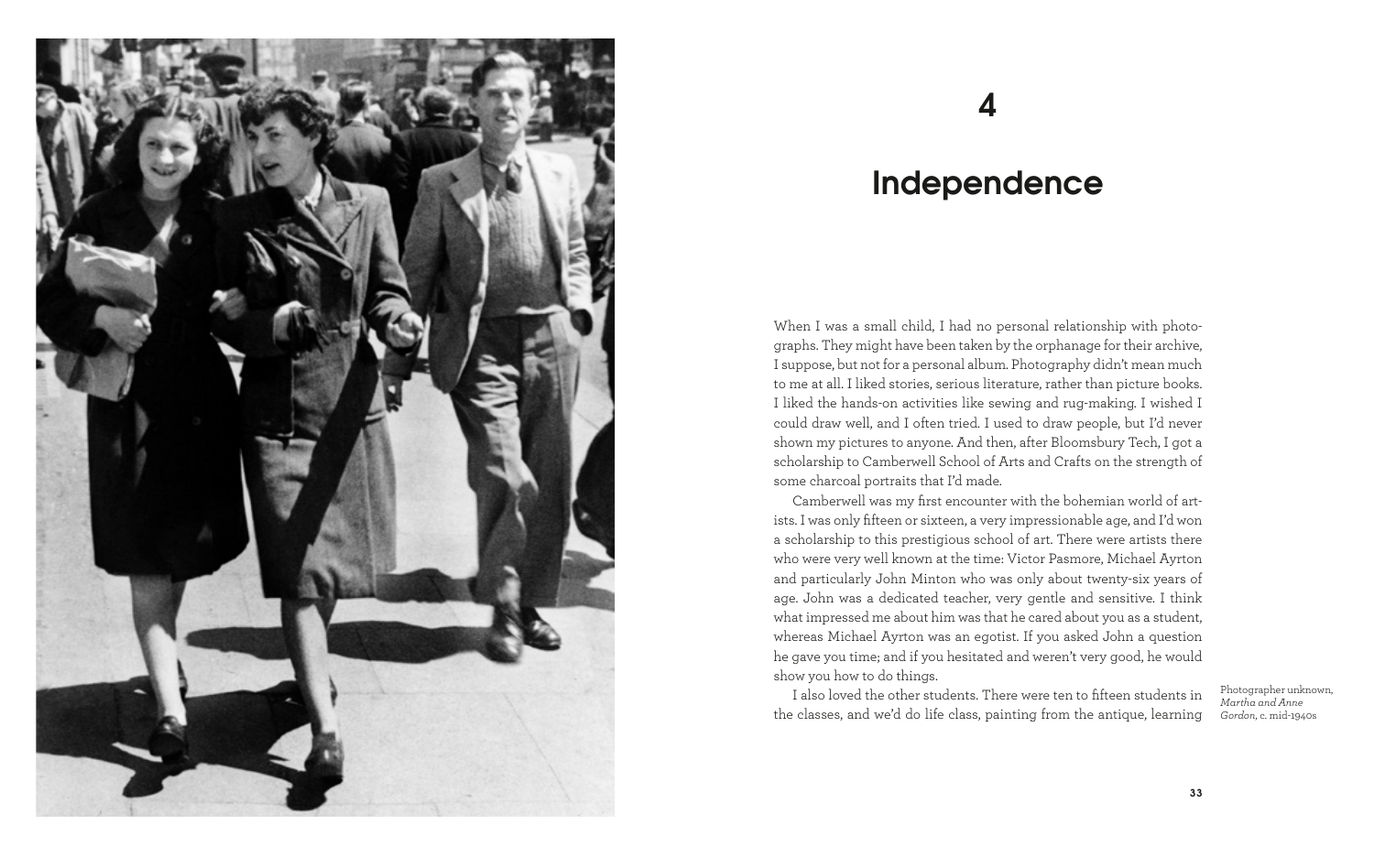how to use oils. We knew that very few of us would become artists by profession – I think we had been chosen for the scholarship because of our background, which wasn't privileged. But we all had the same enthusiasm. None of the students became great artists, but when I lived and worked in Kensington later I used to see John Minton in the high street. I often wanted to go up to him and say how much I appreciated him as a teacher. I didn't, and I regret that, because later I learned from the newspaper that he had committed suicide. He was gay, and he lived at a time when it was very difficult to be gay.

I admired the artists who were teaching me, but I very much wanted to travel to Europe to visit galleries and see the work of international artists. At that time, I couldn't afford to. When I started at Camberwell School of Arts and Crafts, I was living in a home run by the after-care committee of the orphanage, continuing my cloistered upbringing. It was only when I left the care of the orphanage and the art school and went to work that the whole world opened up for me.

Getting my first bedsit was the breakthrough for real freedom. I loved bedsits; I used to call them my 'kibbutz rooms', because there was never anything except a bed, a chair, a small table and a gas ring. That's all I needed for physical comfort. I couldn't afford art in those days, but I'd put drawings I had made on the walls. And then, when I could afford it, I started buying prints. The first one was Picasso's *Leaning Harlequin*, which was printed by the Leningrad Museum, as it was then. I vowed one day to visit the Hermitage so I could see it in person – and when I eventually did, I couldn't find the painting anywhere.

I remember thinking at this time, how lucky I am to be me. From age sixteen onwards, nobody told me what to do. I had no parents. I had to make decisions about myself and my direction and my interests without anyone to dissuade or encourage me. The world really was my oyster.

In this photograph I do truly see something of Anne Frank. Isn't that an expression of such optimism and hope? That's what I was like: the upward look and the mouth, loving the world, inquisitive.

At this time, I had the absurd dream that one day I would marry an artist and be his muse. I knew a little about Modigliani, and dreamed I would marry that sort of artist and look after him so he could produce great works of art. I don't know where it came from – I wasn't even someone who thought that one had to get married. But I believed that art was very important, even then.

When I look at the photograph, I recognise that person. There are a few regrets. I'm not as sweet as I was then, obviously, although 'sweet' is not a good word to use about anyone.

It's empty. Gerrard said to me the other day, you had such moral certitude when I met you, darling. And I said yes, but no longer. Experience undermines certitude.

I never saw myself as a pretty child. But at Camberwell a lot of the other painters wanted to paint me. They'd say, your face is quite unusual. I didn't think it was that unusual, but on looking back, it does look interesting. Striking. Innocence is the word.

I think, too, that being a sick child, in constant pain during the early years of my life, had taught me a kind of poise. You're coping with pain that you don't want to reveal because you don't want to solicit sympathy, so you learn how to hold yourself. You either coped or you went under. There was nobody to protect you.

It was commonly thought back then that if you grew up in an orphanage you were somehow worthless, and I suspect that attitude still lingers in places. Both my sister and I suffered from that a lot

Photographer unknown, *Martha Gordon*, mid-1940s

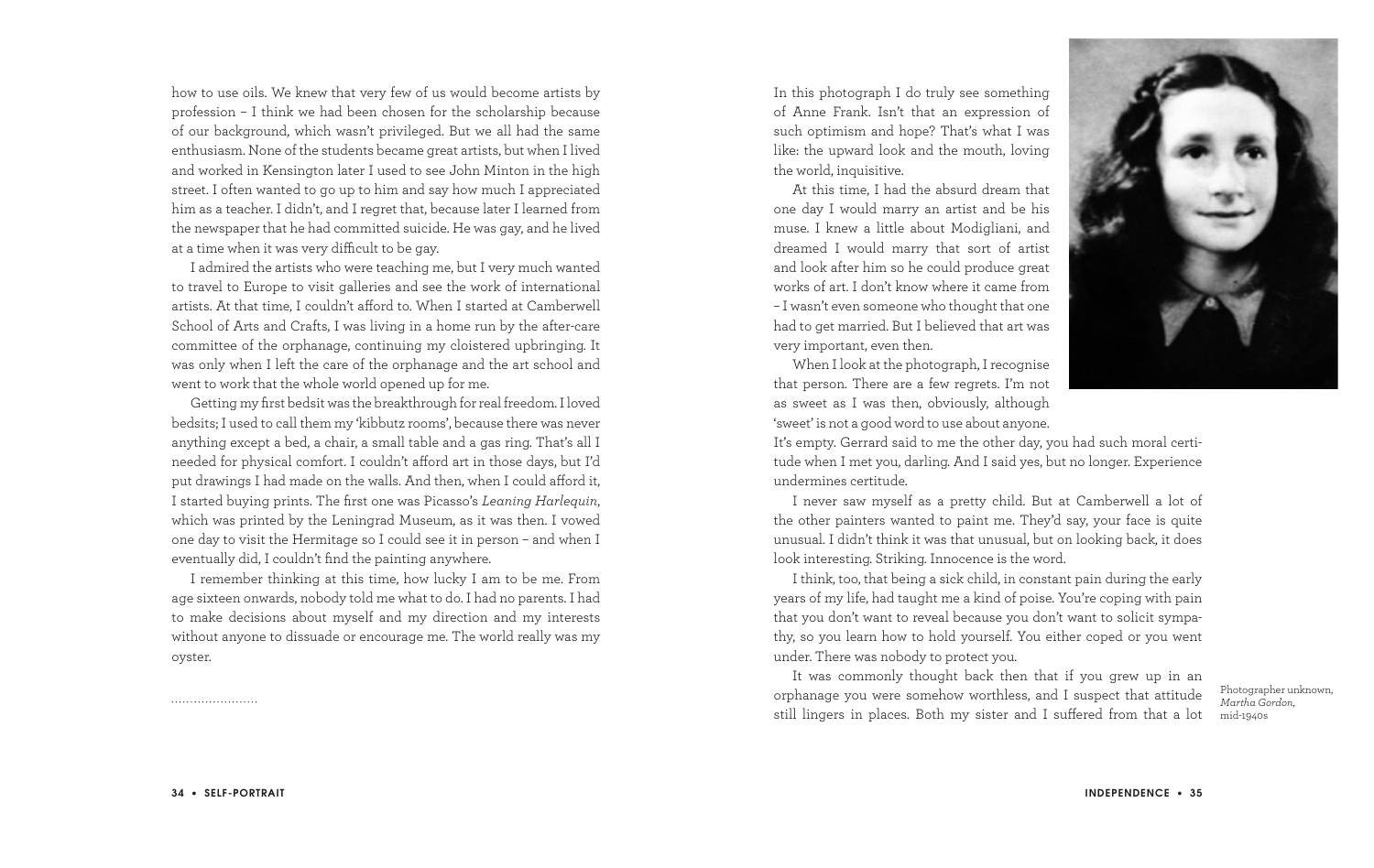when we were young. I remember when one of my first boyfriends took me home to meet his parents and their first question was, What school did you go to? I said, I went to an orphanage – and you could see immediately that they didn't want their son to be involved with someone like me.

So I hesitated to tell people about my background. First of all, I didn't want to solicit sympathy. It's very easy to say, 'I am an orphan', but I never did, because although I was in an orphanage, I wasn't an orphan. Secondly, I didn't want to have to go through an explanation of the situation. I didn't want to get into the complications of the past; I wanted to get on with life. I didn't even keep in touch with other children from the orphanage because after we had been evacuated from London, we lost track of one other.

I say to friends who have degrees that the one thing I really wish is that I had gone to university. When they answer, but Marti you didn't need to go to university, I say, 'Yes, but you're talking from a point of privilege. *You* went to university.' I'd like to have had the opportunity, not because I think it would have made me more interesting, but because it teaches you to analyse and research.

Instead, at seventeen, I was fortunate to find a job with the photographer Douglas Glass, an expatriate New Zealander. He had advertised in the *British Journal of Photography* for someone to do enlargements. As a test, he asked me to print his portrait of Rosa Lewis, who was rumoured to have been the mistress of Edward VII, and he was so impressed with my printing that he employed me on the spot. At that time, he was the portrait photographer for the *Sunday Times*. He was also very eccentric, and told me proudly that he'd once been a sheep shearer, but never ever wanted to return to New Zealand. Douglas Glass shared his studio in Wrights Lane, Kensington, with Gordon Crocker – a leading fashion photographer of the day – and when Douglas left after two years, in 1949, I continued working for Crock, as I called him.

The job hardly paid – I was effectively on minimum wage and was shy about asking for a raise, but the work gave me much more pleasure



*Gordon Crocker*, c. 1954

than money. And I had just enough to afford a bedsitting-room of my own. Anne, my sister, was working and living fairly close by. We used to meet at the Express Dairy, a food chain, and we would bring our own sandwiches because we couldn't afford to eat there. At lunch we would take out our sandwiches and furtively eat them.

Those sandwiches saved my life. Every day I ate pilchard sandwiches. All that fish oil must have been good for my poor stomach.

I thought life was terrific – there were ways of coping with not having money. I would go to the Albert Hall and queue for tickets to sit right up in the top for the concerts. It cost almost nothing. I sat up in the gods and thought I was in heaven. The possibilities of life were infinite and it was a wonderful feeling to be able to go to extraordinary concerts and plays in spite of having no money. I took advantage of any access I got to the galleries, the ballet, the opera, all that was going on.

The work as print-spotter and general assistant for Gordon Crocker was very satisfying. I'd get up every morning and think, aren't I lucky,